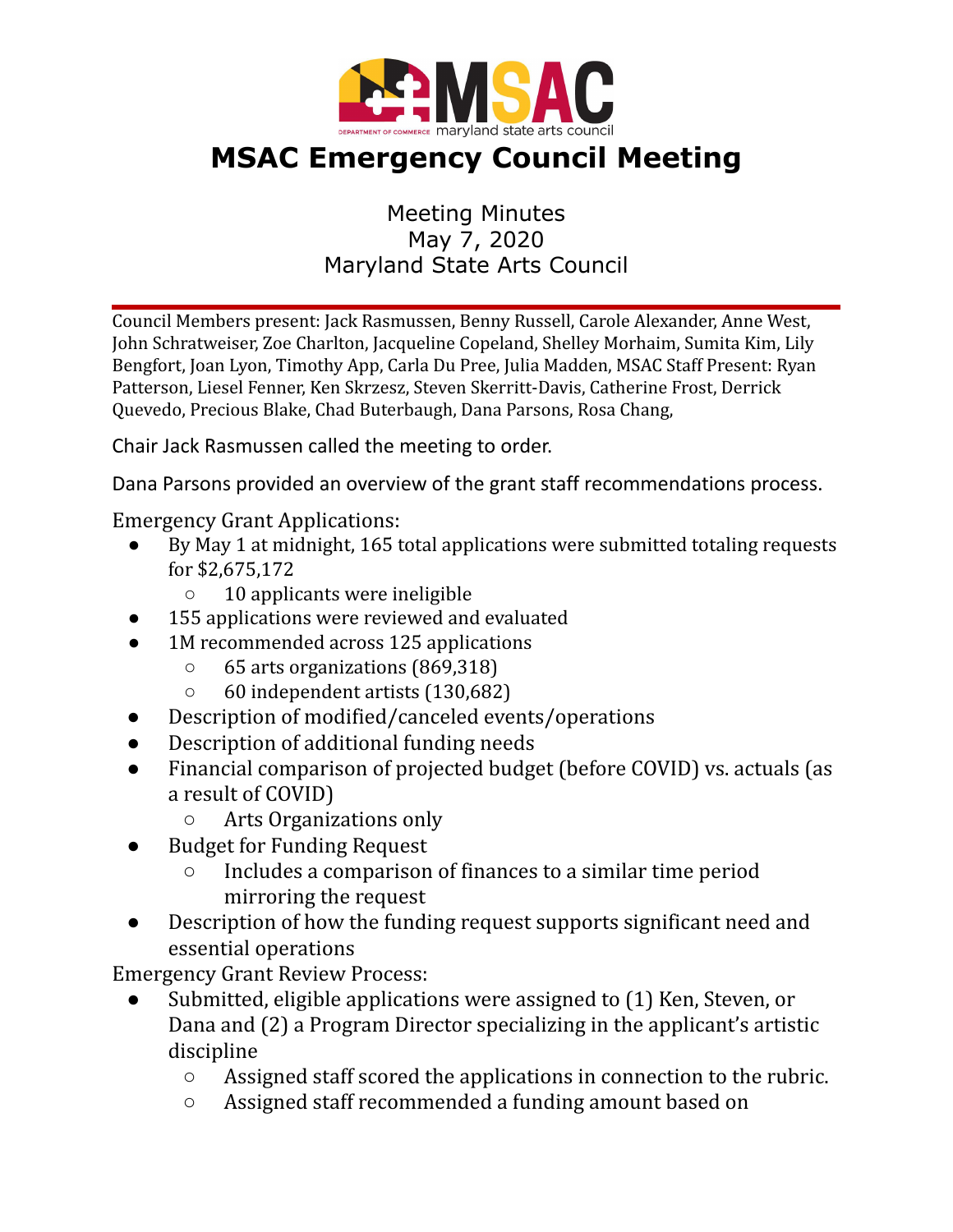

application score, need for funding (Question 5 of the application), and overall budget of 1M.

- Applications whose recommended funding amounts did not match (by the 2 submitted staff reviewers) were brought to discussion.
	- Based on the discussion (re-evaluating the applicant's score, need for the funding request, and the overall budget of 1M), a final recommendation was recorded.
- At the end of the discussion period, Ken, Steven, and Dana worked through the final recommendations to arrive at a budget of 1M. This discussion included:
	- Re-evaluation of the applicant's score, need for the funding request, and the overall budget of 1M
	- For arts organizations: The percentage of the request in comparison to their overall operating budget
	- For arts organizations: The ineligibility of the organization to receive funding from other state/federal resources (PPP, SBA, NEA, NEH, MD Humanities).

Emergency Grant [Recommendations](https://drive.google.com/open?id=1jLPcTfqJSdojFN-h0qL_g-7tfAfMqgtR) presented and reviewed by the council.

## **Emergency Grant Funding Executive Committee Vote:**

Julie Madden made a motion to fund regarding \$2,001-\$5,000 funding recommendations. Shelley Morhaim seconded the motion. All in favor. Carole Alexander, Julie Madden recused themselves from individual artist Nicoletta de la Brown.

## **Emergency Grant Funding Full Council Vote:**

Benny Russell how the amount was determined for Baltimore County Arts Guild. Dana explained that the comparison of their grant amount and operating budget were taken into consideration. A larger grant request would have been disproportionate to how other organizations would have been helped.

Julie questioned how many county arts councils applied. Dana informed the council that only two applied. John Schratwieser commented that although only two were being funded, it doesn't mean we weren't able to reach county arts councils. Others may have not had the need and made the appropriate decision to leave this particular funding to where it could do more good.

Jackie Copeland inquired about the issues with Center Stage's grant request. Dana explained that the application was stunning and impact clear, but the need was not as strong as other organizations.

Councilors raised questions about independent artist Jeffrey Auxer's request. Emily Sollenberger shared that he's a glass artist in Berlin, MD and majority of